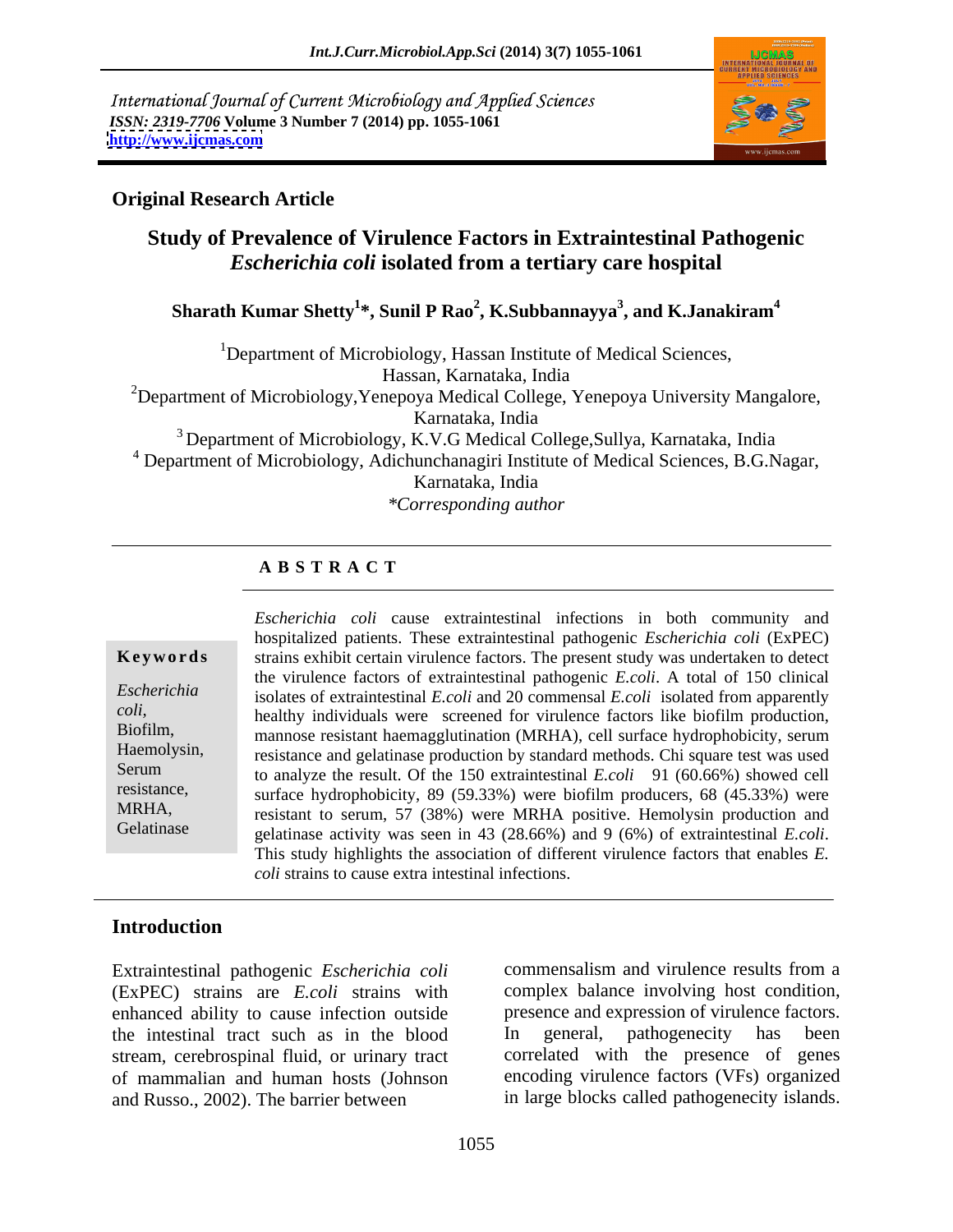disseminated among distinct *E. coli* strains leading to infections of the urinary tract<br>(ITI) moningitis and becteromic (Hecker et **Mannose** resistant hemagglutination (UTI), meningitis and bacteremia (Hacker et **Mannose**<br>(**MRHA**) al., 1997). *IDENTER* 

Extra intestinal pathogenic *E. coli* are *coli* as well as from diarrheagenic *E. coli* types (Russo and Johnson., 2000). The virulence of individual strains in a given infection is determined by the presence and actual expression of the virulence genes environmental conditions in the host. The virulence factors of extraintestinal *E.coli* and CFU/IIII. 100 pm of the bacterial virulence factors of extraintestinal *E.coli* suspension was added to each well, include ability to adhere to uroepithelial suspension was added to each went,<br>followed by an equal volume of a 1% cells, haemagglutination, serum resistance, haemolysin, cell surface hydrophobicity, suspension of erythrocytes in PBS. Wells<br>containing only the suspension of necrotizing factor, K1 antigen, siderophore and gelatinase production and others.

The present study was undertaken to detect the virulence factors of extraintestinal pathogenic *Escherichia coli* and correlate

Biofilm production was demonstrated by tube adherence test (Christensen et al., 1982). Trypticase Soy Broth with glucose erythrocytes (10mL) was inoculated with loopful of test organisms from overnight culture plates and incubated for 24 hours at 37°C. The tubes were decanted, washed with Phosphate Plate hemolysis test was done by using 5% Buffer Saline (PBS pH 7.3) and dried tubes were stained with crystal violet (0.1%). produced by *Escherichia coli* (Siegfried et Excess stain was removed and tubes were al., 1994). Test organism was inoculated on washed with deionized water. Tubes were sheep blood agar and incubated over night at then dried in inverted position and observed for biofilm formation. Biofilm formation was considered positive when a visible film lined the wall and bottom of the tube. Clearing of the medium

Such factors may be horizontally Experiments were performed in triplicate and repeated three times.

### **Mannose resistant hemagglutination (MRHA)**

distinct from most intestinal commensal  $E$ .  $\frac{dy}{dt}$  increasing the distribution test using  $\frac{dy}{dt}$ present in them and also by the  $\rho_{\text{DPO}}$  and  $\rho_{\text{DPO}}$  and  $\rho_{\text{DPO}}$  and  $\rho_{\text{DPO}}$  and  $\rho_{\text{DPO}}$  and  $\rho_{\text{DPO}}$  and  $\rho_{\text{DPO}}$  and  $\rho_{\text{DPO}}$  and  $\rho_{\text{DPO}}$  and  $\rho_{\text{DPO}}$  and  $\rho_{\text{DPO}}$  and  $\rho_{\text{DPO}}$  a resistance to phagocytosis, cytotoxic containing only the suspension of them with commensal strains of *Escherichia coli*. **Materials and Methods** equal volume of suspension of 1% **Biofilm formation** MRHA. The presence of a small pallet of Haemagglutinating activity was determined by micro haemagglutination test using 96 well round bottom plates and fresh human group O positive erythrocytes (Duguid et al., *1979,* Smyth CJ et al.,1978*,). Escherichia coli* grown on Colonization Factor Antigen agar(CFA Agar) plates at 37° C for 18 hours were suspended in phosphate buffer saline (PBS) to yield a starting concentration of  $10<sup>9</sup>$  CFU/ml.  $100\mu$  of the bacterial suspension was added to each well, followed by an equal volume of a 1% suspension of erythrocytes in PBS. Wells containing only the suspension of erythrocytes were taken as negative control. The microtitre plate was then incubated at 4°C for 1hour. The presence of a small pallet of erythrocytes at the bottom after incubation was considered as negative result, and that containing an even sheet of erythrocytes across the well was considered as positive. Tests were repeated with an equal volume of suspension of 1% erythrocytes and 1% D- mannose to find out erythrocytes at the bottom of wells after incubation was considered as negative result, and that containing an even sheet of erythrocytes across the well was considered as positive.

# **Haemolysin production**

Plate hemolysis test was done by using 5% sheep blood agar to detect alpha-haemolysin  $35^{\circ}$ C. Haemolysin production was detected by the presence of a zone of complete lysis of erythrocytes around the colony and clearing of the medium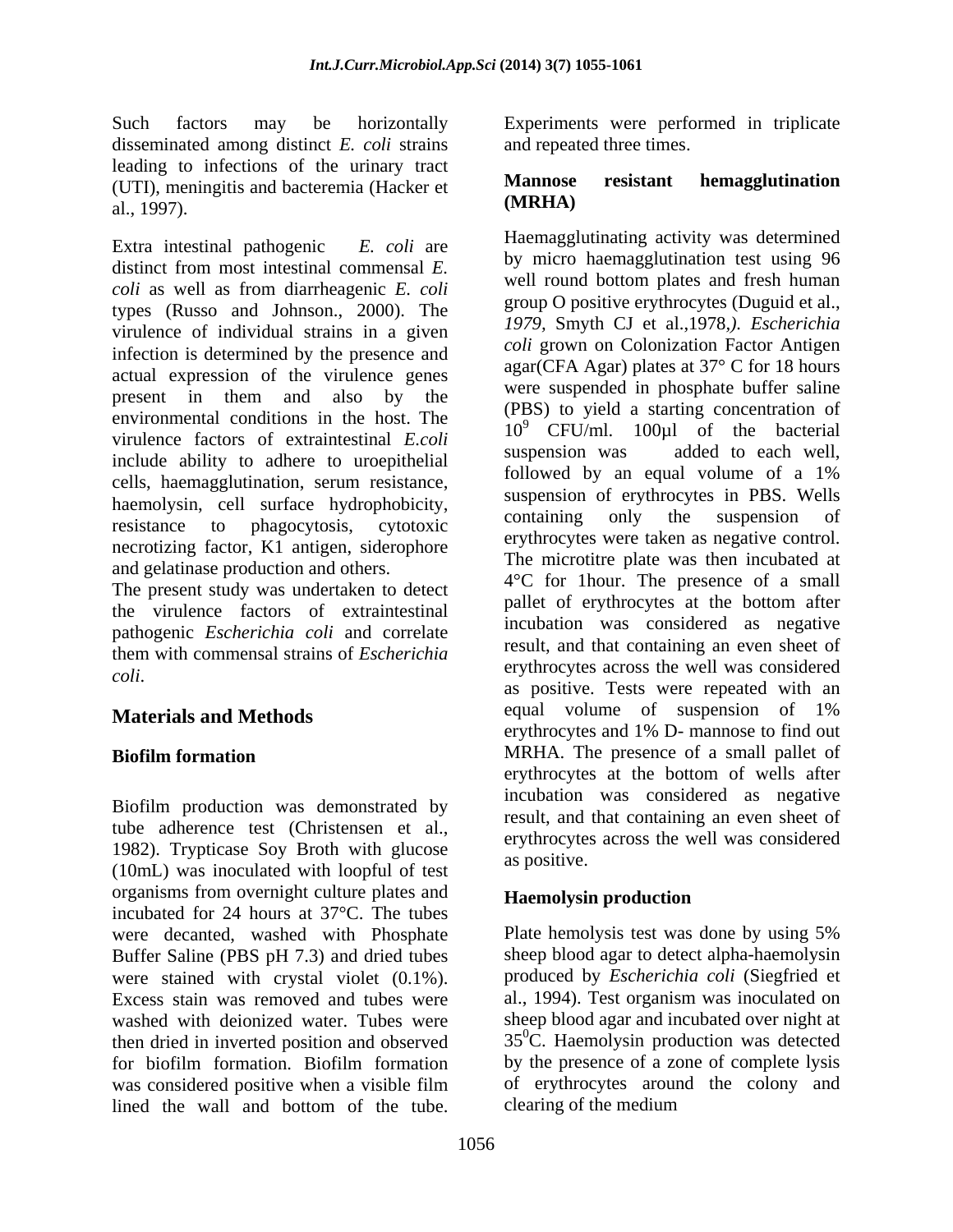Fresh culture isolates were employed for then studying their serum resistance. Cells solution. Development of opacity in the harvested from the overnight cultures medium and zone of clearing around *Escherichia coli* grown at  $37^{\overline{0}}$ C on blood colonies was agar were suspended in Hank's balanced salt gelatinase. solution (HBSS). Equal quantities (0.05ml) of bacterial suspension and serum were **Results and Discussion** incubated at  $37^\circ$ C for 180min. 10 µl of  $^{0}$ C for 180min. 10 µl of samples was inoculated on blood agar plates and the viable count was determined after <br>*Escherichia coli:* 57 were from urine, 55 incubating the plates at  $37^0C$  for 18 hrs . from pus, 20 from sputum, 9 were from Resistance of bacteria to serum bactericidal activity was determined by the percentage of bacteria survived after 180 minutes of incubation with serum in relation to the biofilm formation, resistance to serum, original count. Bacteria were termed serum MRHA hemolysin production and sensitive, wherever viable count dropped to 1% of initial value, and resistant if  $>90\%$  Escherichia coli isolated from healthy organisms survived after 180 minutes

### **Cell surface hydrophobicity**

This was determined by salt aggregation test  $91(60.66%)$  exhibited cell surface (SAT) (Siegfried et al., 1994). One loopfull hydrophobicity, 89(59.33%) produced of bacterial suspension made in phosphate buffer was mixed with equal volume of ammonium sulfate solution of different Hemolysin production and gelatinase M on a glass slide and observed for 1min while rotating. The highest dilution of ammonium sulfate solution which showed visible clumping of bacteria was scored as salt aggregation value. Strains which showed aggregation in  $0.02$  M phosphate extraintestinal *Escherichia coli* (table 2) buffer alone  $(P<sup>H</sup> 6.8)$  was considered auto aggregative. *Escherichia coli* strains with *89* (59.33%) were biofilm producers and SAT value  $\leq 1.25$  M was considered cell  $61(40.67\%)$  were non biofilm producers.

Gelatinase production was tested using gelatin agar (Collee et al., 1996). The plate

**Serum resistance was inoculated with test organism and**  ${}^{0}C$  on blood colonies was considered positive for incubated at 37 °C for 24 h. The plate was flooded with mercuric chloride considered positive for gelatinase.

## **Results and Discussion**

(Siegfried et al., 1994). was used to find the significance of the Out of 150 clinical isolates of extraintestinal *Escherichia coli;* 57 were from urine, 55 blood and endotracheal tubes+ catheter tips. All the isolates were studied for virulence factors such as cell surface hydrophobicity, MRHA, hemolysin production and gelatinase activity along with 20 commensal *Escherichia coli* isolated from healthy individuals as controls. The Chi-square test study parameters.

molarities i.e., from 0.3125 M through 5.0  $\qquad$  activity was observed in 43(28.66%) and Of the 150 extraintestinal *Escherichia coli* 91(60.66%) exhibited cell surface hydrophobicity, 89(59.33%) produced biofilm, 68(45.33%) were resistant to serum and 57(38%) were MRHA positive. Hemolysin production and gelatinase activity was observed in 43(28.66%) and 9(6%) of extraintestinal *Escherichia coli* respectively (Table 1).

6.8) was considered auto Of the 150 extraintestinal *Escherichia coli* surface Hydrophobic. Multiple virulence factor expression was Gelatinase test non biofilm producers (table3). There was a significant association between multiple virulence factors production in extraintestinal *Escherichia coli* (table 2). 61(40.67%) were non biofilm producers. seen more in biofilm producers compared to

> *Escherichia coli* is an important cause of urinary tract infections (UTIs), enteric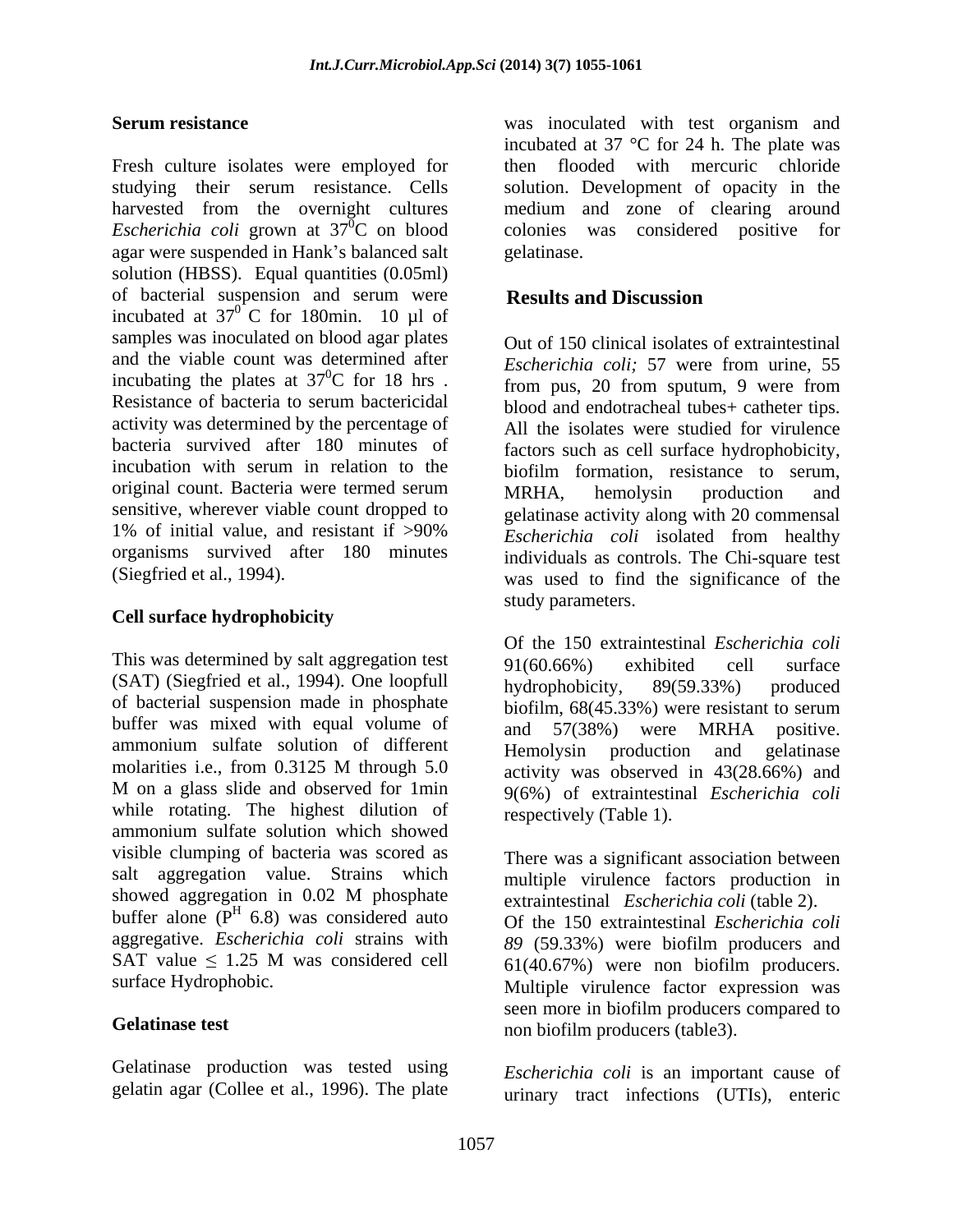infections, and systemic infections in cellulitis, osteomyelitis, and infectious

*Escherichia coli* comprises of non- faecal strains, 43% for cystitis, 40% for pathogenic commensal isolates that forms pyelonephritis and 42% for bacteraemic part of the normal flora of humans and various animals. However, several variants (extraintestinal pathogenic *E. coli* or serum results from individual or combined ExPEC) (Kaper et al., 2004). The ability of effects of capsular polysaccharide and

Hydrophobicity is a recently described novel virulence mechanism by *Escherichia coli which* promotes their adherence to various Crystalline surface layers present on both Gram negative and Gram positive organisms bighlighting its pathogenic role in isolates. Cell surface hydrophobicity was seen more isolates from urine followed by endotracheal tubes + catheter tips, pus, sputum and blood. This is correlates with results of previous studies (Raksha et al., 2003; Suman et al 2001 and Sharma et al., (MRHA) activity mediated by P fimbriae, X, 2007). FIC, and Dr fimbriae (Johnson., 1991).

organism's adherent to each other and/or a target surface. Biofilm formation protects

humans. The systemic infections include conditions, host defence mechanisms and bacteremia, nosocomial pneumonia, antibiotics. In the present study, biofilm cholecystitis, cholangitis, peritonitis, production was observed in 89 (59.33%) of arthritis. *Escherichia coli* is also a leading of intestinal commensal isolates. Sleytr B cause of neonatal meningitis (Mandell et al., and Messner P (1993) have shown the 2001). prevalence of biofilm production among bacteria from hydrodynamic flow extraintestinal *Escherichia coli and* 4 (20%) *Escherichia coli* was approximately 17% for *Escherichia coli* strains.

have been described that causes infection of Serum resistance is the property by which the gastrointestinal system (intestinal the bacteria resist killing by normal human pathogenic *E. coli*) while others cause serum due to the lytic action of complement infections outside the gastrointestinal system system. Bacterial resistance to killing by ExPEC) (Kaper et al., 2004). The ability of effects of capsular polysaccharide and *Escherichia coli to* cause extraintestinal surface proteins (Taylor., 1983). The serum infections depends largely on several resistant gram negative bacteria possess a virulence factors which help to survive significant survival advantage in the blood under adverse conditions (Banu et al., 2011). during bacteriaemia. There is a strong surfaces like mucosal epithelial cells. 68 (45.3%) of extraintestinal *Escherichia*  play a role in this (Sleytr et al., 1983). Of the extraintestinal infection. In the present 150 clinical isolates of extraintestinal study, highest serum resistance was seen *Escherichia coli* 91 (60.66%) showed cell among isolates from blood followed by surface hydrophobicity where as it was seen endotracheal tubes+ catheter tips, sputum, only in 4 (20%) of intestinal commensal pus and urine. Raksha et al (2003), Sharma serum results from individual or combined correlation between serum resistance and the ability of a variety of Gram negative bacteria to invade and survive in human bloodstream. Serum resistance was seen in *coli* and 6 (30%) intestinal commensals highlighting its pathogenic role in et al  $(2007)$  and Johnson  $(1991)$  have observed highest serum resistance among isolates from urine.

Biofilms are microbial communities of establishment of pathogenic strains of Mannose resistant hemagglutination MRHA plays a pivotal role in adhesion and *Escherichia coli* to various host tissues, and the genetic information for a number of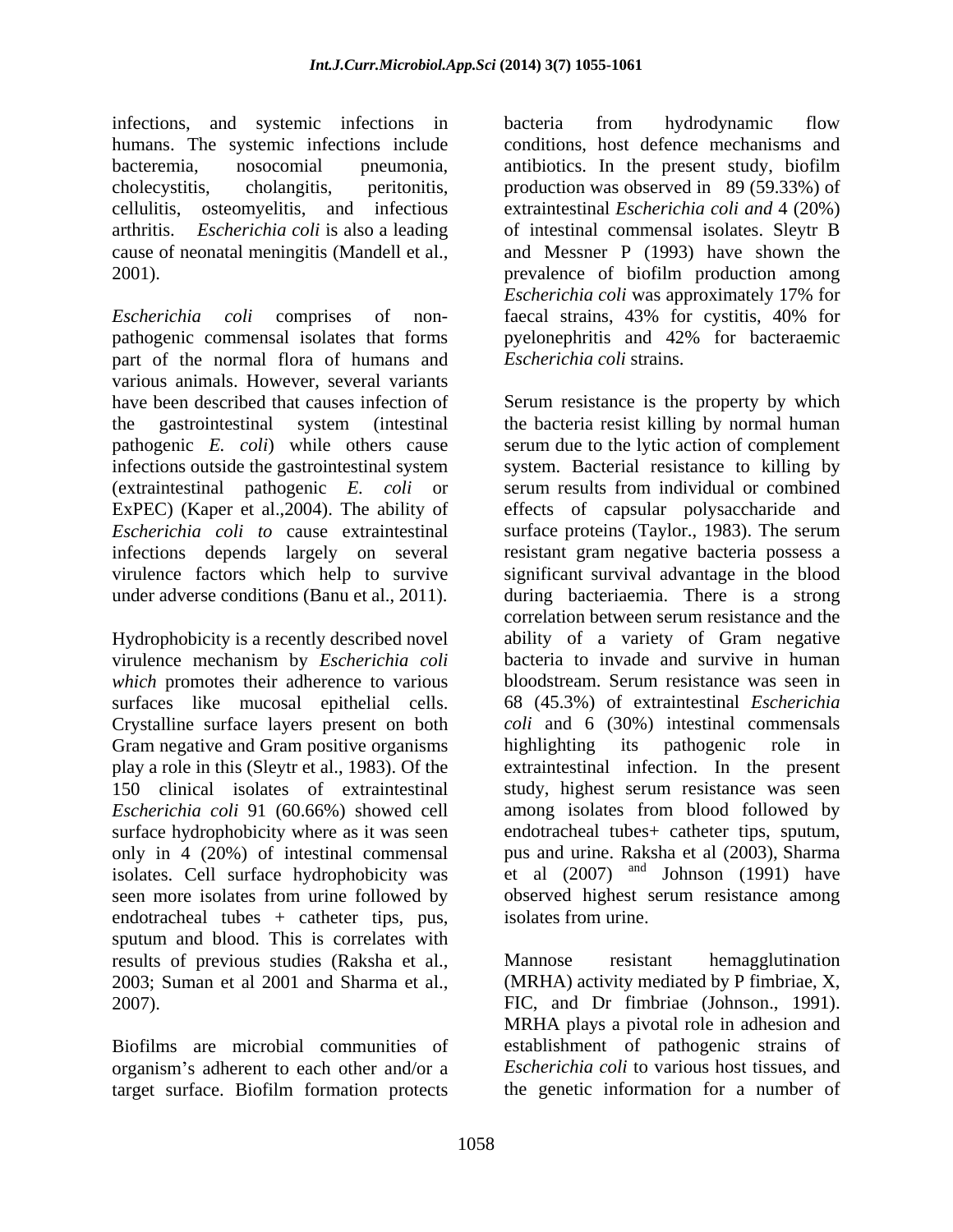them is closely associated with other virulence factors (Drews., 2005). Out of individual (Caprioli A., 1989). In the 2(10%) of 20 intestinal commensal *Escherichia coli* were positive for MRHA. with *Escherichia coli* strains which infect extraintestinal sites in humans whereas it is

150 extraintestinal *Escherichia coli* 57 present study, hemolysin production was (38%) were MRHA positive whereas observed in 43 (28.66%) of extraintestinal MRHA positivity was highest in isolates respectively. Hemolysin production was from urine followed by pus, sputum, blood highest among the isolates of endotracheal and endotracheal tube + catheter tips. This is tubes + catheter tips followed by blood, consistent with the results of previous urine, pus and sputum. Raksha et al (2003) studies (Fakruddin et al., 2013). Haemolysin Johnson (1991) and Fakruddin et al (2013) production is a property usually associated have observed highest hemolysin production rarely found in fecal isolates from healthy individual (Caprioli A.,  $1989$ ). *Escherichia coli* and 3(15%) of intestinal commensal *Escherichia coli* isolates among urinary isolates.

**Table.1** Virulence markers of extraintestinal and intestinal commensal *E.coli* isolates

|                      |         |                               |                       |                 | Comparison of virulence phenotypes in extra-intestinal E.coli isolates |               |                     |
|----------------------|---------|-------------------------------|-----------------------|-----------------|------------------------------------------------------------------------|---------------|---------------------|
| Virulence            |         | $\vert$ Control $\vert$ Urine |                       | Pus             | Sputum                                                                 | <b>Blood</b>  | Endotracheal        |
| factors              |         | (20)                          | (57)                  | (55)            | (20)                                                                   | (9)           | tubes               |
|                      |         |                               |                       |                 |                                                                        |               | catheter tips $(9)$ |
| Cell1                | surface | 20%                           | 80%                   | 60%             | 56.14%                                                                 |               | $44.14\%$ 66.66%    |
| hydrophobicity       |         |                               |                       |                 |                                                                        |               |                     |
| <b>Biofilm</b>       |         | 20%                           | 50.87%                | $ 50.90\% 80\%$ |                                                                        | 77.77%        | 100%                |
| Serum                |         | 30%                           | 17.54%   54.54%   55% |                 |                                                                        | 100%          | 88.88%              |
| resistance           |         |                               |                       |                 |                                                                        |               |                     |
| <b>MRHA</b>          |         | 10%                           | 54.38%                | 32.72%          | 25%                                                                    | 22.11%        | 11.11%              |
| Haemolysin           |         | 10%                           | 28.07%                | 21.21%          | 44.44%                                                                 | 20%           | 77.77%              |
| Gelatinase           |         | 5%                            | 8.77%                 | 3.6%            | 5.0%                                                                   | $11.11\%$ 0\% |                     |
| $\cdots$<br>Activity |         |                               |                       |                 |                                                                        |               |                     |

**Table.2** Virulence markers of Escherichia coli obtained from cases and controls

| C <sub>1</sub> | Virulence markers           | Cases      | Control | P value      |
|----------------|-----------------------------|------------|---------|--------------|
| No             |                             | $n=150$    | $n=20$  |              |
| 0 <sub>1</sub> | <b>MRHA</b>                 | 57(38%)    | 02(10%) | < 0.05(S)    |
| 02             | Hemolysin                   | 43(28.66%) | 03(15%) | $>0.05$ (NS) |
| 03             | Biofilm                     | 89(59.33%) | 04(20%) | < 0.05(S)    |
|                | Cell surface hydrophobicity | 91(60.66%) | 04(20%) | < 0.05(S)    |
| 05             | Serum resistance            | 68(45.33%) | 06(30%) | $>0.05$ (NS) |
| 06             | Gelatinase production       | 09(6%)     | 01(5%)  | $>0.05$ (NS) |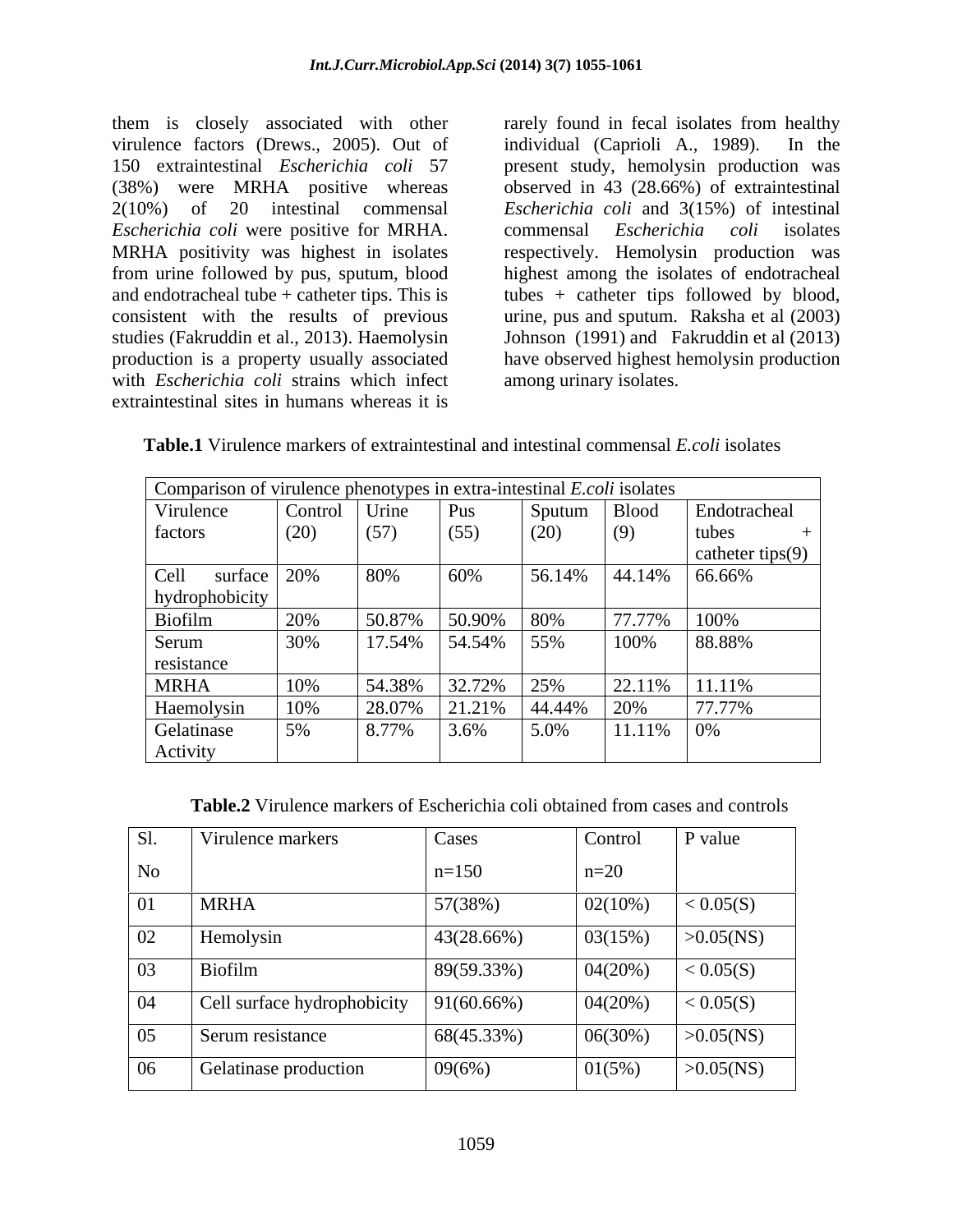| Virulence factors                         | MRHA(57) | Serum          | Hemolysin(43) | Gelatinase(9) |
|-------------------------------------------|----------|----------------|---------------|---------------|
|                                           |          | resistance(68) |               |               |
| Biofilm producers $(89)$   48 $(53.93\%)$ |          | 52(58.42%)     | $30(33.70\%)$ | 05(5.61%)     |
| Non Biofilm producer $9(14.75%)$          |          | $16(26.22\%)$  | $13(21.31\%)$ | 04(6.55%)     |
| (61)                                      |          |                |               |               |

**Table.3** Virulence factors of biofilm and non biofilm producing extraintestinal *E.coli* isolates

Gelatinase activity was observed in 9 (6%) Hassan and Dr. N. Rachegowda, Director of extraintestinal *Escherichia coli*. HIMS Hassan, Karnataka for providing<br>Gelatinase activity is not an important the necessary facilities during the research virulence factor and the similar work. observation was made by Nair et al  $\blacksquare$  (2013). **References** 

Expression of multiple virulence factors BanuA. Kabbin J. Anand M.2011. by extraintestinal *Escherichia coli* was observed in the present study. The present study also revealed expression of multiple virulence factors by extraintestinal Caprioli A, Falbo V, Ruggeri FM, Minelli F, *Escherichia coli*. Most of the biofilm<br> **Example 1989** Relationship<br> **Example 1989** Relationship<br> **Example 1989** Relationship<br> **Example 1989** Relationship<br> **Example 1989** Relationship<br> **Example 1989** Relationship producing isolates exhibited between cytotoxic necrotizing hydrophobicity, serum resistance, MRHA and factor production and serotype in  $S^{\text{inter}}$  colision and hemolysin activity. This is a hemolytic  $E$  colision  $E$  colision  $E$ positive and hemolysin activity. This is consistent with the findings of Hughes et al(1982). Presence of multiple virulence factors increase the virulence of the organism and cannot be accurately predicted on the basis of its measurable virulence factor phenotype (Johnson., 1991). The virulence factors function additively or synergistically in overcoming<br>and McCartney Practical Medical normal host defenses. The strains with a more extensive complement of virulence factors are more effective pathogens, and the compromising host conditions  $\gamma$  ork)  $P$ ,  $131-49$ . decrease the need for multiple virulence Duguid, J. P., S. Clegg, and M. I. factors in strains causing serious Wilson.1979. The fimbrial and noninfections. The intervention of the intervention of the intervention of the intervention of the intervention of Gridismus unitwity was observed in 9 (6%) Hassan and Dr. N. Rachegowda, Director<br>Gel extrainesinal Excherichia: coil. IIIMS Hassan, Karankaka for providing<br>virtues activity is not an important the necessary facilities dur

# **Acknowledgement** 12,213-227.

Dr.D.T.Venkatesha, Professor and Head of

HIMS Hassan, Karnataka for providing the necessary facilities during the research work.

# **References**

- BanuA, Kabbin J, Anand M.2011. Extraintestinal infections due to *Escherichia coli*. An emerging issue. J Clin Diag Res. 5,486-90.
- Orskov I, Donelli G.1989 Relationship between cytotoxic necrotizing factor production and serotype in hemolytic *E coli*.J Clin Microbiol.27,758-761.
- Christensent GD,Simpson WA, Bisno AL, Beachey EH.1982. Adherence of slime producing strains of *Staphylococcus epidermidis* to smooth surfaces.Infect Immun.37, 318-26.
- Collee JG, Miles RS, Watt B. 1996.Tests for identification of bacteria. In : Mackie and McCartney Practical Medical Microbiology , 14 th ed. Collee JG, Fraser AG, Marmion BP, Simmon A, editors. (Churchill Livingston: New York). P.131-49.
- fimbrial haemagglutinins of *Escherichia coli*. J. Med.Microbiol. 12,213-227.
- We are extremely thankful to  $C$ , Shahnewaj KBN.2013. A Fakruddin M, Reaz M, Mazumdar, Abhijit C, Shahnewaj KBN.2013. A preliminary study on virulence factors and antimicrobial resistance in extra-